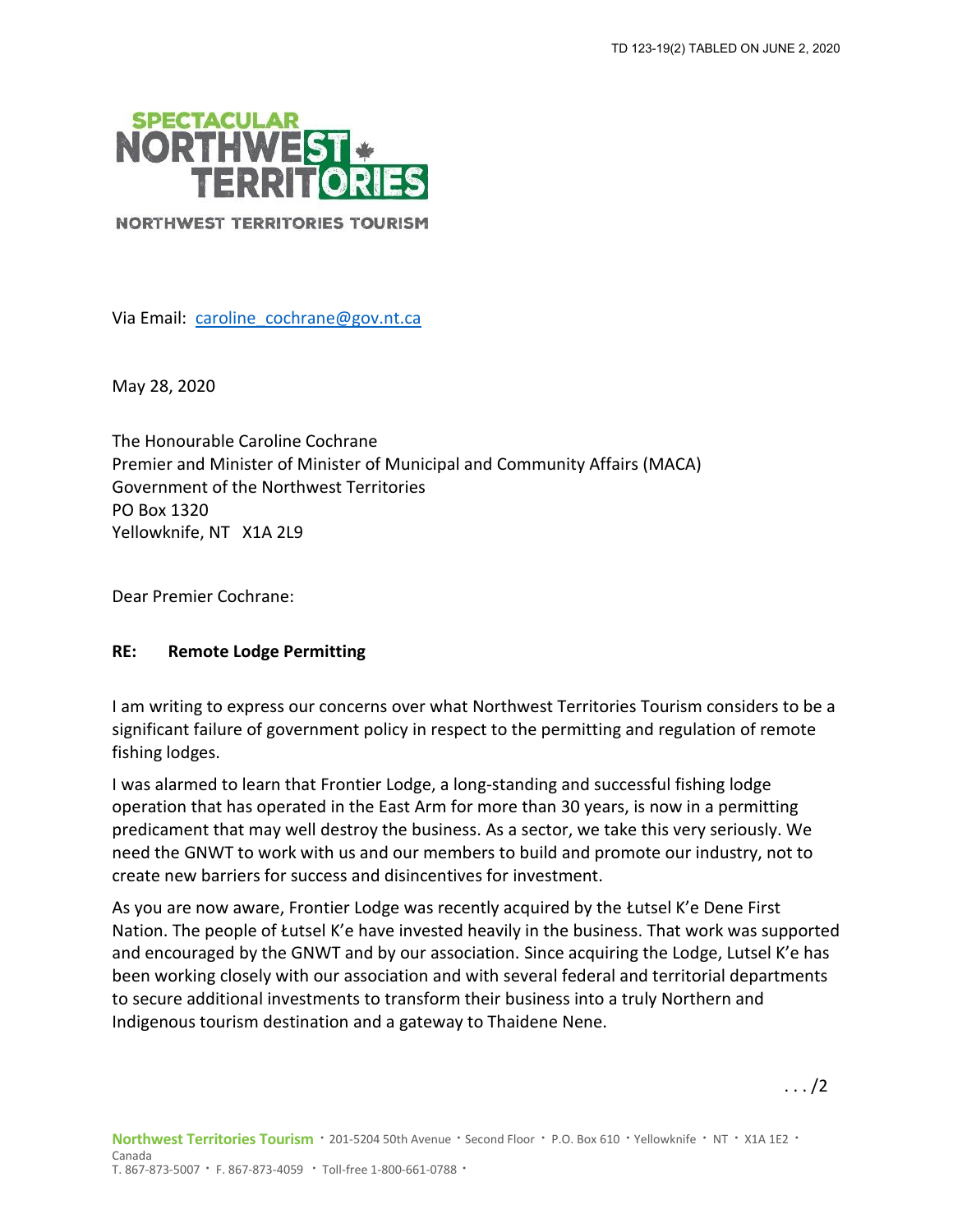The Honourable Caroline Cochrane May 28, 2020 Page 2 of 4

I believed that the GNWT understood the potential opportunities for making Frontier Lodge the tourism and hospitality hub in the region, and the possibilities of supporting a more diversified economy, dozens of new local jobs, and a long-term sustainable future for the community.

But that will only happen if the business can survive. That was going to be difficult enough in the face of the current COVID pandemic – it is going to be nearly impossible if the GNWT does not reconsider its current position on permitting Frontier Lodge. It appears that the GNWT is making decisions in silos, and that MACA's rigid approach to permitting is working directly against the shared interests and investments that Lutsel K'e, ITI, CANNOR and Northwest Territories Tourism have made in the success of Frontier Lodge.

MACA appears to be working at cross-purposes to the mandate of your Government to increase economic diversification in the non-extractive sector by working with Indigenous communities to advance tourism opportunities outside of Yellowknife.

We wish to emphasize that this is not simply a problem for Frontier Lodge. The same issues will arise for other communities and other remote lodges unless there is a wholesale policy change.

Simply put, Northwest Territories Tourism believes that MACA should not be in the business of licensing remote tourism businesses. In our view, this is the job of the Department of Industry, Tourism and Investment, which has both the legislation and the competence to license tourism operators. When a tourism operator receives a Tourism Operator's License from GNWT ITI, this should serve as the business license, and should enable other departments and agencies (including the Liquor Board) to process applications for ancillary permits and authorizations that the licensed tourism operator requires. ITI carries out annual inspections of licensed tourism operations, and can do so in coordination with public health, the Office of the Fire Marshall, and other agencies to ensure that health, safety and environmental standards are being met.

This is the approach that we recommended several years ago, when the issue of a MACA business license requirement was first proposed. At that time, we advised the GNWT that the duplication of effort was not only unnecessary, but was likely to result in wholesale closures across our sector, as few if any existing remote lodges were likely to be in compliance with the National Building Code and would require time, accommodation, and government assistance in order to be able to continue to operate while implementing any necessary changes.

It now appears that our industry's recommendations have been ignored, and further, that the full weight of the MACA and the Office of the Fire Marshall is being now brought to bear against Frontier Lodge. The resulting situation is unfortunate and could have been avoided had our association's advice been followed at the time.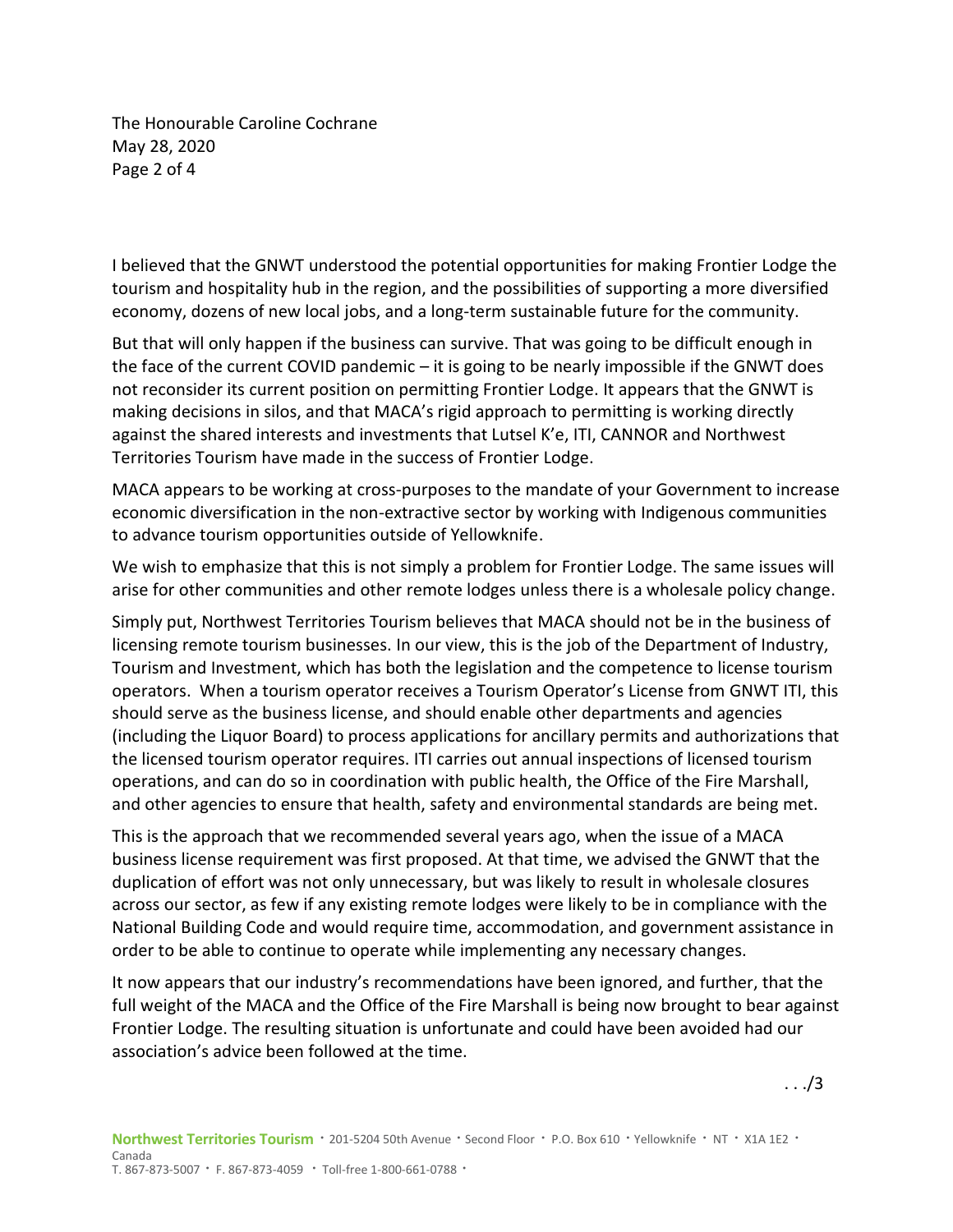The Honourable Caroline Cochrane May 28, 2020 Page 3 of 4

That said, we do not believe that you take any satisfaction from this situation, and that you share our resolve to find a solution not only for Frontier Lodge, but for the rest of our struggling sector. Remote tourism operators must be able to deal with a single department for the purposes of licensing and inspections, and must operate under a coherent policy that allows our industry to bring aging facilities up to modern standards without the penalty of losing their permits to operate and their ability to generate revenue.

We also note that the recovery from COVID will likely mean that many of our existing clients may never return – and that new investments will be required to attract new clients and visitors to the Northwest Territories. Many of those people will be looking for new experiences beyond the existing remote fishing operation's current offerings. This is why it is so important for Frontier Lodge to succeed – it is uniquely placed by virtue of ownership and location to lead the first wave of that transformative change.

But that will never happen if we allow government indifference and bureaucratic inertia to destroy a community's dreams – or to stand in the way of badly needed new investment. What other communities or entrepreneurs are likely to invest in acquiring any of the existing remote lodges when they know that it may take a full season and an unknown amount of additional capital to obtain new permits to operate after a simple ownership change? And what existing operator is going to invest in upgrading existing facilities when their revenues cannot support new capital? Existing GNWT policy has created a perfect Catch-22 scenario, and it must change.

For these reasons, Northwest Territories Tourism fully supports Łutsel K'e's request for an exemption from the additional requirement to obtain a MACA Business License requirement for Frontier Lodge, and for their permits and licenses to be renewed for 2020 under the same terms as they were held in 2019.

I further ask that consideration be given to our previous recommendations to exempt all remote tourism operators who hold Tourism Operator's Licenses from the additional requirement for a MACA Business License, and for a policy and strategy to be implemented to support our sector to modernize our infrastructure and to transform our offerings in a manner that allows us to continue to operate while these changes are being made.

I am always available to meet with you, Minister Nockleby, and departmental officials to discuss these matters further to advance a solution.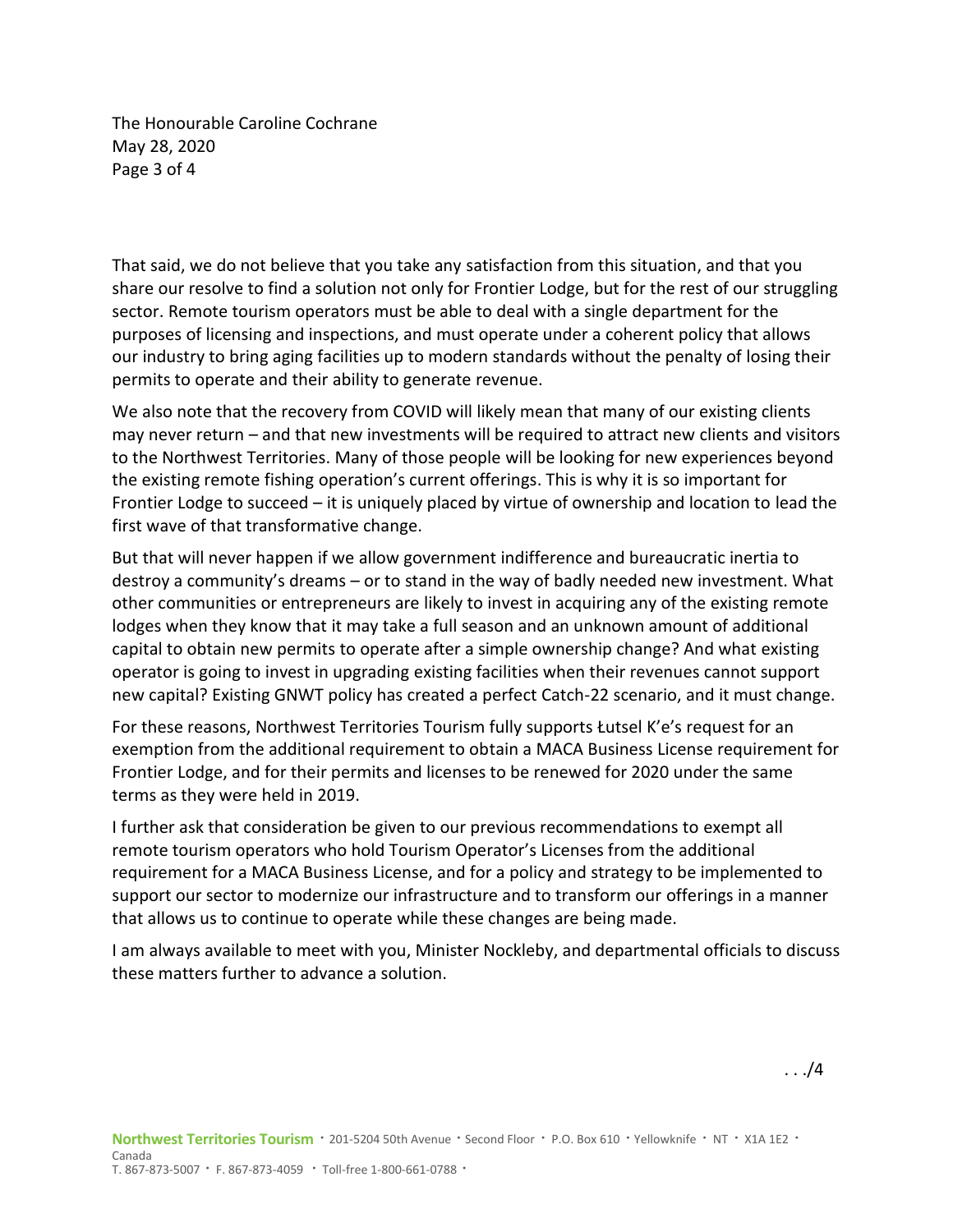The Honourable Caroline Cochrane May 28, 2020 Page 4 of 4

We look forward to helping your government achieve its mandate to increase economic diversification in the non-extractive sector and to advance tourism opportunities outside of Yellowknife in partnership with Indigenous governments, local communities and our membership.

Yours truly,

Ul Grinde

Harold Grinde Chairperson NWT Tourism

- C: NWT Tourism Board of Directors
- C: The Honourable Katrina Nockleby, Minister of Industry, Tourism & Investment
- C: Chief Darryl Marlowe, Łutsel K'e Dene First Nation
- C: Corey Myers, General Manager, Frontier Lodge